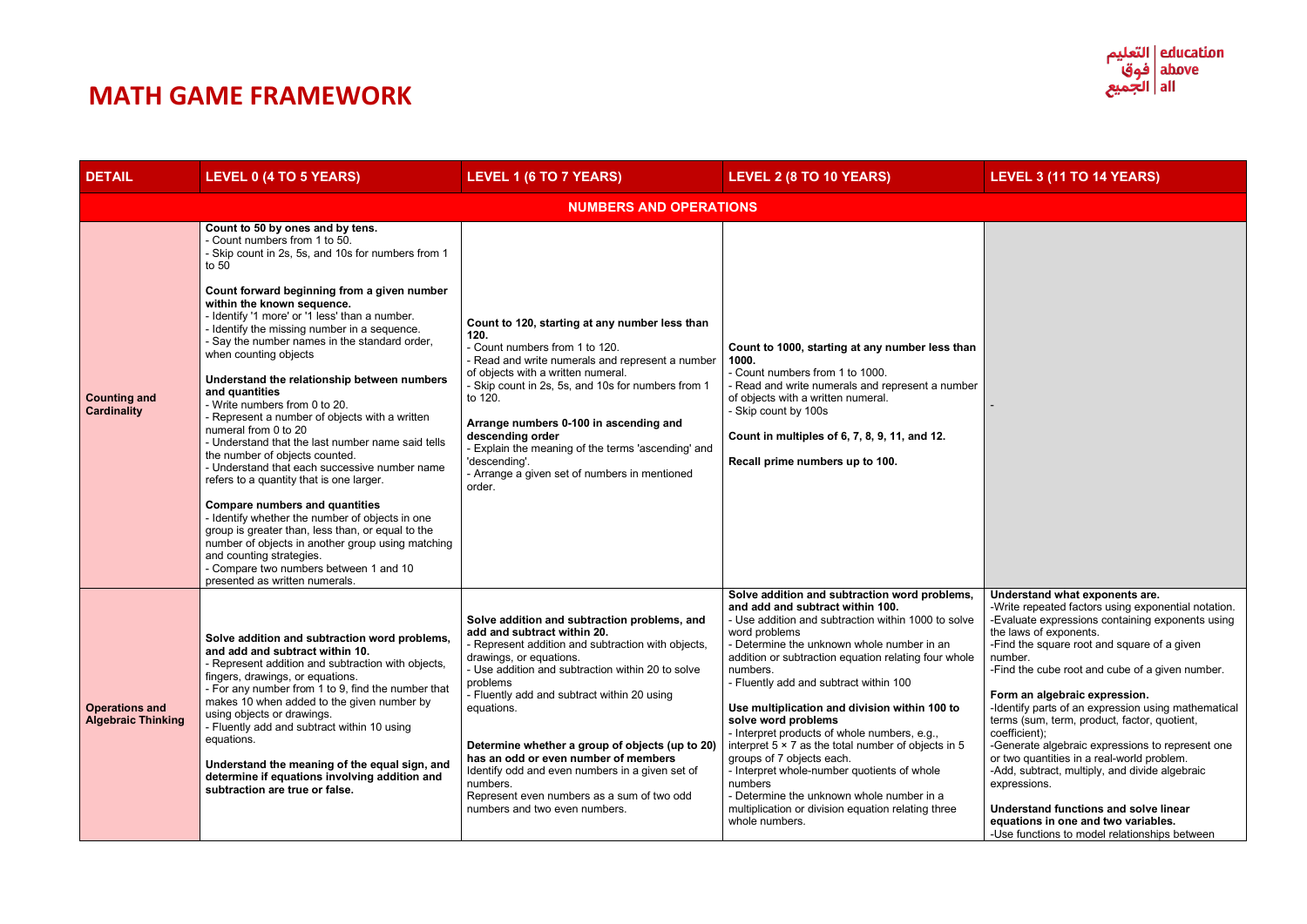-Understand linear and simple quadratic functions -Define, evaluate, and compare functions given in different forms (Ex: table v/s linear equation v/s line on graph)

-Generate simple linear equations involving one or two variables

-Solve word problems which include forming and evaluating linear equations in one or two variables.

- Calculate the LCM (least common multiple) two whole numbers less than or equal to 12.

|                                         |                                                                                                                                                                                                                                                                                                                                                                                              |                                                                                                                                                                                                                                                                                                                                                                                                                                                                                                    | Perform multiplication and division on 4-digit<br>numbers.<br>Multiply numbers up to 4 digits by a one- or two-<br>digit number<br>Divide numbers up to 4 digits by a one- ot two-digit<br>number<br>Solve two-step word problems using the four<br>operations.                                                                                                                                                                                                                                                                                                                                                                           |
|-----------------------------------------|----------------------------------------------------------------------------------------------------------------------------------------------------------------------------------------------------------------------------------------------------------------------------------------------------------------------------------------------------------------------------------------------|----------------------------------------------------------------------------------------------------------------------------------------------------------------------------------------------------------------------------------------------------------------------------------------------------------------------------------------------------------------------------------------------------------------------------------------------------------------------------------------------------|-------------------------------------------------------------------------------------------------------------------------------------------------------------------------------------------------------------------------------------------------------------------------------------------------------------------------------------------------------------------------------------------------------------------------------------------------------------------------------------------------------------------------------------------------------------------------------------------------------------------------------------------|
| <b>Number and</b><br><b>Operations</b>  | Compose and decompose numbers from 11 to<br>19 into tens and ones.<br>- Understand that 2-digit numbers are composed of<br>tens and ones.<br>- Record each composition or decomposition by a<br>drawing or equation (Eg: $18 = 10 + 8$ )<br><b>Compare two one-digit numbers</b><br>- Compare two one-digit numbers<br>- Use $>$ , =, and < symbols to record the results of<br>comparisons. | Compose and decompose 3-digit numbers into<br>hundreds, tens and ones.<br>- Understand that the three digits of a three-digit<br>number represent amounts of hundreds, tens, and<br>ones<br>- Record each composition or decomposition by a<br>drawing or equation (Eg: $186 = 100 + 80 + 6$ )<br><b>Compare two two-digit numbers</b><br>- Compare two three-digit numbers based on<br>meanings of the tens and ones digits<br>- Use >, =, and < symbols to record the results of<br>comparisons. | Compose and decompose 4-digit numbers into<br>thousands, hundreds, tens and ones.<br>- Understand that the four digits of a four-digit<br>number represent amounts of hundreds, tens, and<br>ones<br>- Record each composition or decomposition by a<br>drawing or equation (Eg: 2186 = 2000 + 100 + 80 +<br>6)<br>Compare two three-digit and four-digit numbers<br>- Compare two three-digit and four-digit numbers<br>based on meanings of the place value of digits<br>- Use >, =, and < symbols to record the results of<br>comparisons.<br>Use place value understanding to round whole<br>numbers to the nearest 10, 100, or 1000. |
| <b>Fractions and</b><br><b>Decimals</b> |                                                                                                                                                                                                                                                                                                                                                                                              | Recognize and represent fractions numerically<br>and pictorially.<br>- Understand a fraction a/b as the number of parts<br>formed when 'a' is divided by size 'b'<br>- Identify numerators and denominators in a<br>fraction.<br>- Represent fractions on a number line.<br>Perform basic operations on fractions<br>- Compare fractions with the same denominator<br>pictorially.<br>- Add and subtract fractions with the same<br>denominator within one whole pictorially.                      | Perform basic operations on fractions<br>- Understand two fractions as equivalent (equal) if<br>they are the same size<br>- Recognize and generate simple equivalent<br>fractions, e.g., $1/2 = 2/4$ , $4/6 = 2/3$ .<br>- Add and subtract fractions with unlike<br>denominators.<br>- Solve word problems involving addition and<br>subtraction of fractions.<br><b>Understand decimal notation</b><br>- Use decimal notation for fractions with<br>denominators 10 or 100.                                                                                                                                                              |



### quantities

**Understand the divisibility rules of 2, 3, 4, 5, 6, 8, 9, 10, and 11.**

#### **Understand factors and multiples of numbers** - Identify the multiples and factors of a given number.

- Calculate the GCF (greatest common factor) of two whole numbers less than 100 using prime factorisation.

- Solve word problems involving GCF and LCM of numbers.

# **Perform operations on rational numbers**

- Understand that rational numbers constitute positive and negative numbers having opposite directions or values

- Represent positive and negative integers on a number line.

- Add, subtract, multiple, and divide positive and negative integers

- Apply properties of operations as strategies to perform operations on integers

#### **Understand the concept of arithmetic sequences**

- Generate terms of a sequence, recognize arithmetic sequences and find the nth term - Apply the knowledge of arithmetic sequences in a variety of contexts

# **Perform basic operations on fractions**

- Multiply and divide fractions

- Solve word problems involving addition and subtraction of fractions.

- Convert fractions into percentage and vice-versa.

# **Perform operations on decimals**

- Add and subtract decimals.

- Multiply and divide decimals (upto the hundredths place)

- Solve word problems involving the multiplication and division of decimals.

- Convert decimals into percentage and vice-versa.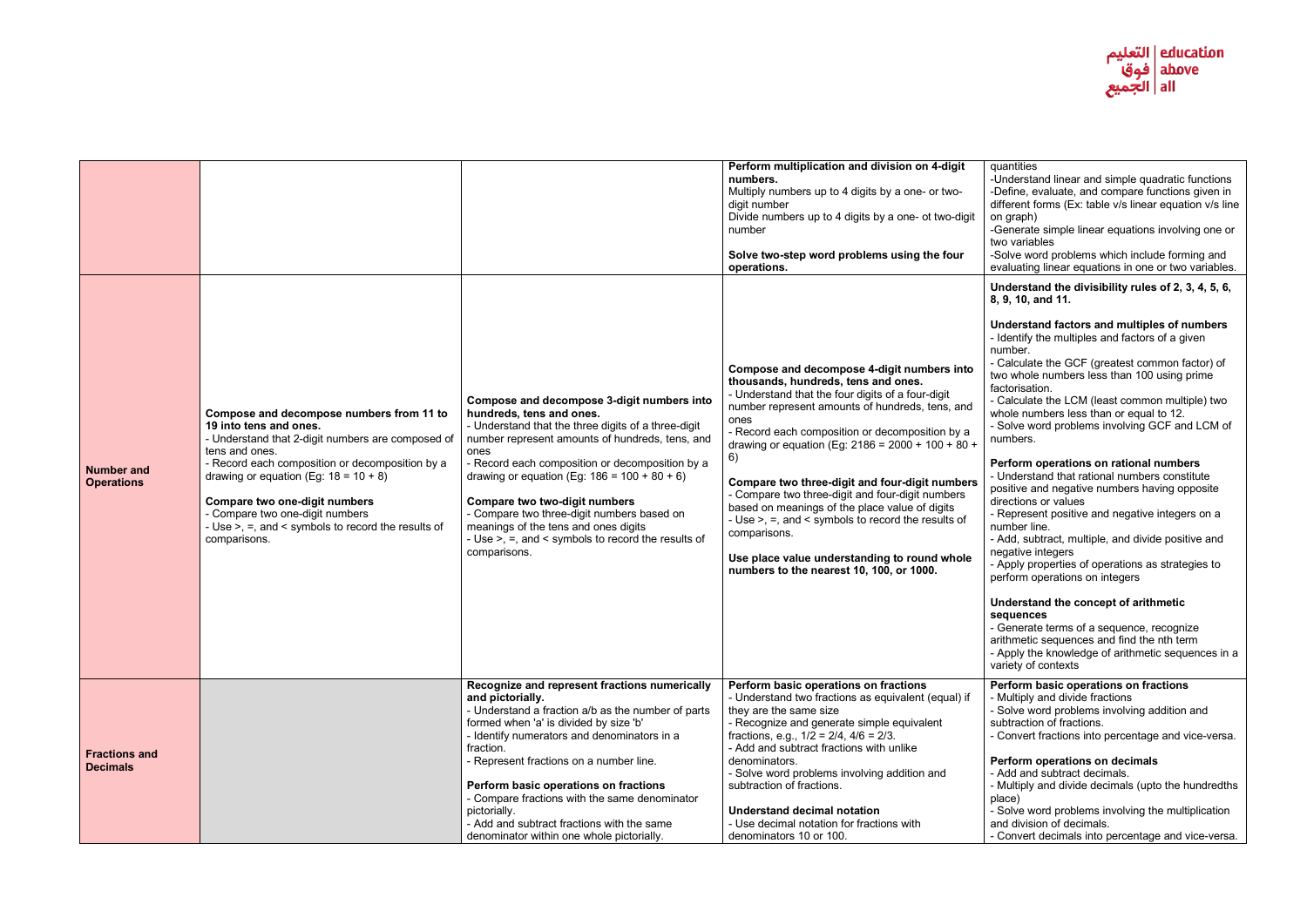#### **Perform operations on rational numbers** - Represent positive and negative fractions on a number line.

- Represent rational numbers as a decimal.

- Add, subtract, multiply and divide positive and negative fractions

- Apply properties of operations as strategies to perform operations on rational numbers.

# **Understand ratios and proportional relationships**

Express fractions as ratios.

Use ratio and rate reasoning to solve real-world and mathematical problems

Recognize and represent proportional relationships between quantities.

Use proportional relationships to solve multistep ratio and percent problems.

|                    |                                                                                                                                                                                                                                                                                                                                                                                                                                                                                                                                     |                                                                                                                                                                                                                                                                                                                                                                                                                                                                                                                                                                                         | - Identify the place value of each digit in a decimal.<br>- Read and write decimals in words. (2.7 --> two<br>and seven tenths)<br>- Compare decimals to the tenth and hundredth<br>place.                                                                                                                                                                                                                                                                                                                                                                                                                                                                                                                                                                                                                                                                                                                                                                                                                  |
|--------------------|-------------------------------------------------------------------------------------------------------------------------------------------------------------------------------------------------------------------------------------------------------------------------------------------------------------------------------------------------------------------------------------------------------------------------------------------------------------------------------------------------------------------------------------|-----------------------------------------------------------------------------------------------------------------------------------------------------------------------------------------------------------------------------------------------------------------------------------------------------------------------------------------------------------------------------------------------------------------------------------------------------------------------------------------------------------------------------------------------------------------------------------------|-------------------------------------------------------------------------------------------------------------------------------------------------------------------------------------------------------------------------------------------------------------------------------------------------------------------------------------------------------------------------------------------------------------------------------------------------------------------------------------------------------------------------------------------------------------------------------------------------------------------------------------------------------------------------------------------------------------------------------------------------------------------------------------------------------------------------------------------------------------------------------------------------------------------------------------------------------------------------------------------------------------|
|                    |                                                                                                                                                                                                                                                                                                                                                                                                                                                                                                                                     | <b>SHAPES AND MEASUREMENTS</b>                                                                                                                                                                                                                                                                                                                                                                                                                                                                                                                                                          |                                                                                                                                                                                                                                                                                                                                                                                                                                                                                                                                                                                                                                                                                                                                                                                                                                                                                                                                                                                                             |
| <b>Geometry</b>    | Describe objects in the environment using<br>names of shapes<br>- Correctly name shapes regardless of their<br>orientations or overall size.<br>- Describe the relative positions of these objects<br>using terms such as above, below, beside, in front<br>of, behind, and next to.<br>Analyze 2D and 3D shapes<br>- Identify shapes as 2D (lying in a plane, "flat") or<br>3D ("solid").<br>Model shapes in the world by building shapes<br>from components and drawing shapes.<br>- Compose simple shapes to form larger shapes. | Describe objects in the environment using<br>names of shapes<br>Identify triangles, quadrilaterals, pentagons,<br>hexagons, and cubes.<br><b>Compare 2D and 3D shapes</b><br>- Describe the similarities and differences between<br>two shapes.<br>Describe simple properties such as the number<br>of sides and corners common 2-D shapes<br>- Identify a quadrilateral<br>- Recognize rhombuses, rectangles, and squares<br>as examples of quadrilaterals<br>- Understand that shapes in different categories<br>may share attributes (no. of sides and vertices,<br>diagonals, etc.) | Understand and identify lines of symmetry in<br>shapes<br>- Identify lines of symmetry in basic shapes.<br>Calulate the perimeter and area of various<br>shapes<br>-Find the area of a shape by counting unit squares.<br>-Find the area of a rectangle with whole-number<br>side lengths by tiling it.<br>-Calculate area and perimeters of regular shapes<br>(square, rectangle)<br>-Calculate the area of parallelograms and triangles<br>-Calculate the area of composite shapes<br>Understand the properties of angles<br>- Identify the properties of angles of squares,<br>rectangles and parallelograms (number of vertices,<br>sum of angles, etc.)<br>- Estimate and compare acute, obtuse and reflex<br>angles<br>- Draw given angles, and measure them in degrees<br>- Find unknown angles in any triangles,<br>quadrilaterals, and regular polygons<br>Illustrate and name parts of circles, including<br>radius, diameter and circumference<br>Describe positions on the full coordinate grid |
| <b>Measurement</b> |                                                                                                                                                                                                                                                                                                                                                                                                                                                                                                                                     | Describe the differences in attributes between<br>objects.<br>- Describe measurable attributes of objects, such<br>as length or weight.                                                                                                                                                                                                                                                                                                                                                                                                                                                 | (all 4 quadrants)<br>Perform operations on measurements<br>- Measure objects within one system of units<br>including km, m, cm; kg, g; l, ml.<br>- Measure and estimate volumes of containers                                                                                                                                                                                                                                                                                                                                                                                                                                                                                                                                                                                                                                                                                                                                                                                                               |



# **Understand and identify lines of symmetry in objects**

- Recognize rotation, reflection and translation symmetry in objects.

# **Calculate the perimeter and area of various shapes**

- Find the area of a trapezium and parallelograms - Calculate surface area of a cube, cuboids, and cylinder.

- Calculate the area of composite shapes or objects.

### **Recognize pairs of angles (linear, supplementary, complementary, adjacent, vertically opposite)**

**Understand and apply the Pythagorean theorem.**

# **Represent linear equations on a graph**

- Plot a linear equation on a graph.

- Interpret mathematical relationships both graphically.

- Find the solution of a linear equation graphically.

# **Perform operations on measurements**

- Convert among different-sized standard measurement units within a given measurement system using decimals (e.g., convert 5 cm to 0.05